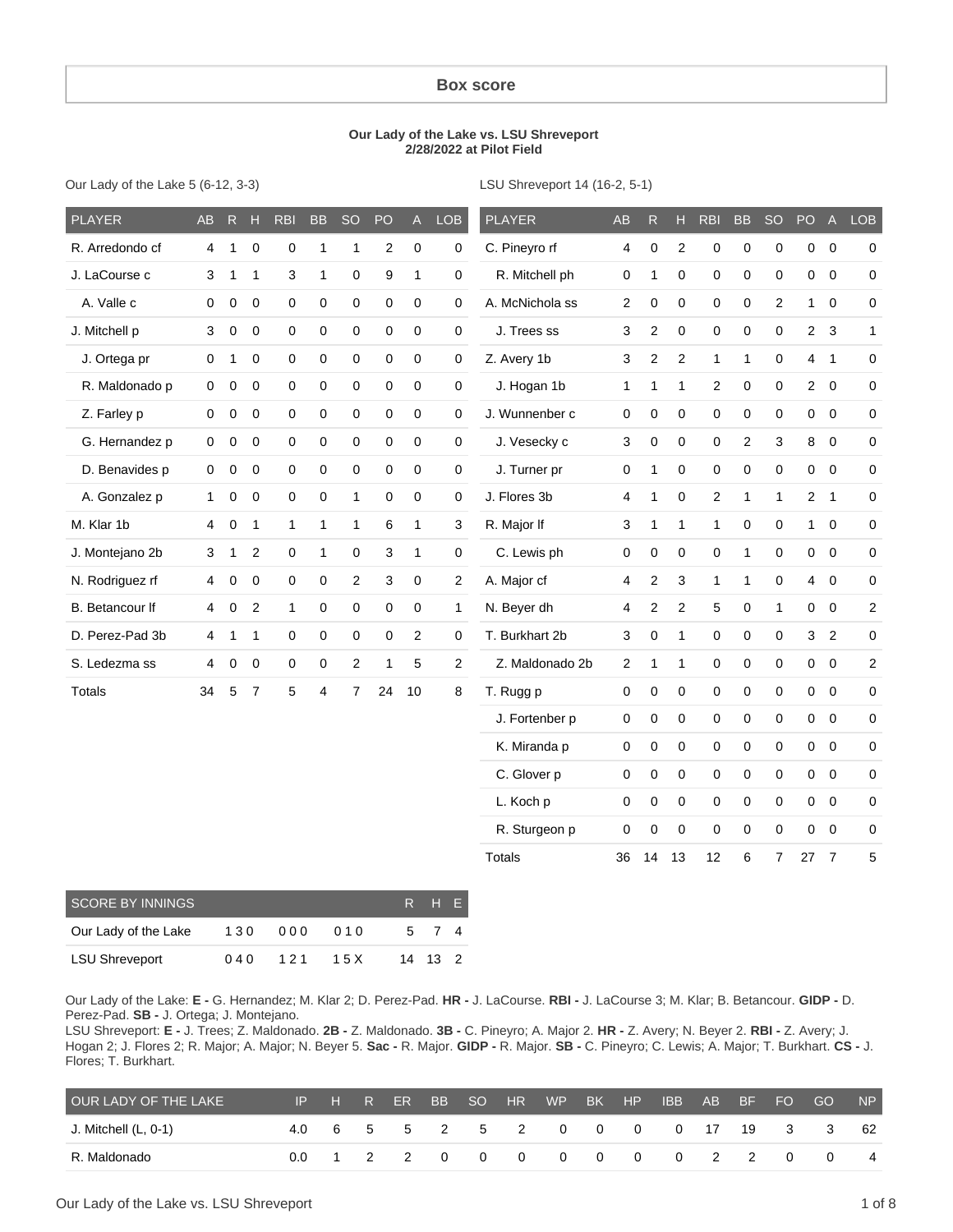| Z. Farley             |     | 2.0            | 2            | 1            | 1              | 1              | $\mathbf 0$ | $\mathbf 0$ | $\mathbf 0$ | $\mathbf 0$ | 0              | 0           | 6              | 8         | 3            | 2            | 27        |
|-----------------------|-----|----------------|--------------|--------------|----------------|----------------|-------------|-------------|-------------|-------------|----------------|-------------|----------------|-----------|--------------|--------------|-----------|
| G. Hernandez          |     | 0.2            | $\mathbf{1}$ | $\mathbf 1$  | 1              | 2              | 1           | 1           | $\mathbf 0$ | 0           | 0              | $\mathbf 0$ | 3              | 5         | $\mathbf{1}$ | 0            | 21        |
| D. Benavides          |     | 0.1            | $\mathbf{1}$ | 3            | 3              | 0              | 1           | $\mathbf 0$ | $\mathbf 0$ | 0           | $\mathbf{1}$   | $\mathbf 0$ | 3              | 4         | 0            | 0            | 12        |
| A. Gonzalez           |     | 1.0            | 2            | 2            | $\overline{2}$ | $\mathbf{1}$   | 0           | $\mathbf 0$ | $\mathbf 0$ | 0           | 1              | $\mathbf 0$ | 5              | 7         | 1            | 1            | 19        |
| Totals                |     | 8.0            | 13           | 14           | 14             | 6              | 7           | 3           | $\mathbf 0$ | $\mathbf 0$ | $\overline{c}$ | $\mathbf 0$ | 36             | 45        | 8            | 6            | 145       |
| <b>LSU SHREVEPORT</b> | IP  | н              | R            | <b>ER</b>    | <b>BB</b>      | <b>SO</b>      | <b>HR</b>   | <b>WP</b>   | <b>BK</b>   | <b>HP</b>   | <b>IBB</b>     |             | <b>AB</b>      | <b>BF</b> | <b>FO</b>    | GO           | <b>NP</b> |
| T. Rugg               | 1.2 | 4              | 4            | 4            | 2              | 1              | 1           | 0           | $\mathbf 0$ | $\mathbf 0$ | $\mathbf 0$    |             | 9              | 11        | 2            | $\mathbf{2}$ | 44        |
| J. Fortenber          | 0.1 | 0              | 0            | 0            | 2              | $\mathbf 0$    | $\mathbf 0$ | 0           | 0           | $\mathbf 0$ | $\mathbf 0$    |             | 1              | 3         | $\mathbf 0$  | 1            | 10        |
| K. Miranda (W, 4-0)   | 4.0 | 1              | $\mathbf 0$  | 0            | 0              | $\overline{4}$ | $\mathbf 0$ | 0           | 0           | $\mathbf 0$ | $\mathbf 0$    |             | 13             | 13        | 4            | 3            | 38        |
| C. Glover             | 0.2 | 0              | 0            | 0            | $\mathbf 0$    | $\mathbf 0$    | $\mathbf 0$ | $\mathbf 0$ | 0           | 1           | $\mathbf 0$    |             | $\overline{2}$ | 3         | 1            | 1            | 14        |
| L. Koch               | 1.1 | $\overline{2}$ | $\mathbf{1}$ | $\mathbf{1}$ | $\mathbf 0$    | $\mathbf 0$    | $\mathbf 0$ | $\mathbf 0$ | $\mathbf 0$ | $\mathbf 0$ | $\mathbf 0$    |             | 5              | 5         | 2            | $\mathbf{1}$ | 14        |
| R. Sturgeon           | 1.0 | 0              | $\mathbf 0$  | 0            | 0              | 2              | 0           | 0           | 0           | 1           | $\mathbf 0$    |             | 4              | 5         | 1            | $\mathbf 0$  | 12        |
| Totals                | 9.0 | 7              | 5            | 5            | $\overline{4}$ | $\overline{7}$ | 1           | $\mathbf 0$ | 0           | 2           | 0              |             | 34             | 40        | 10           | 8            | 132       |

Our Lady of the Lake: **Batters Faced -** J. Mitchell 19; R. Maldonado 2; Z. Farley 8; G. Hernandez 5; D. Benavides 4; A. Gonzalez 7. **HBP -** D. Benavides; A. Gonzalez.

LSU Shreveport: **Batters Faced -** T. Rugg 11; J. Fortenber 3; K. Miranda 13; C. Glover 3; L. Koch 5; R. Sturgeon 5. **HBP -** C. Glover; R. Sturgeon.

**Start:** 3:00 PM **Duration:** 3:03 **Attendance:** 0

Weather: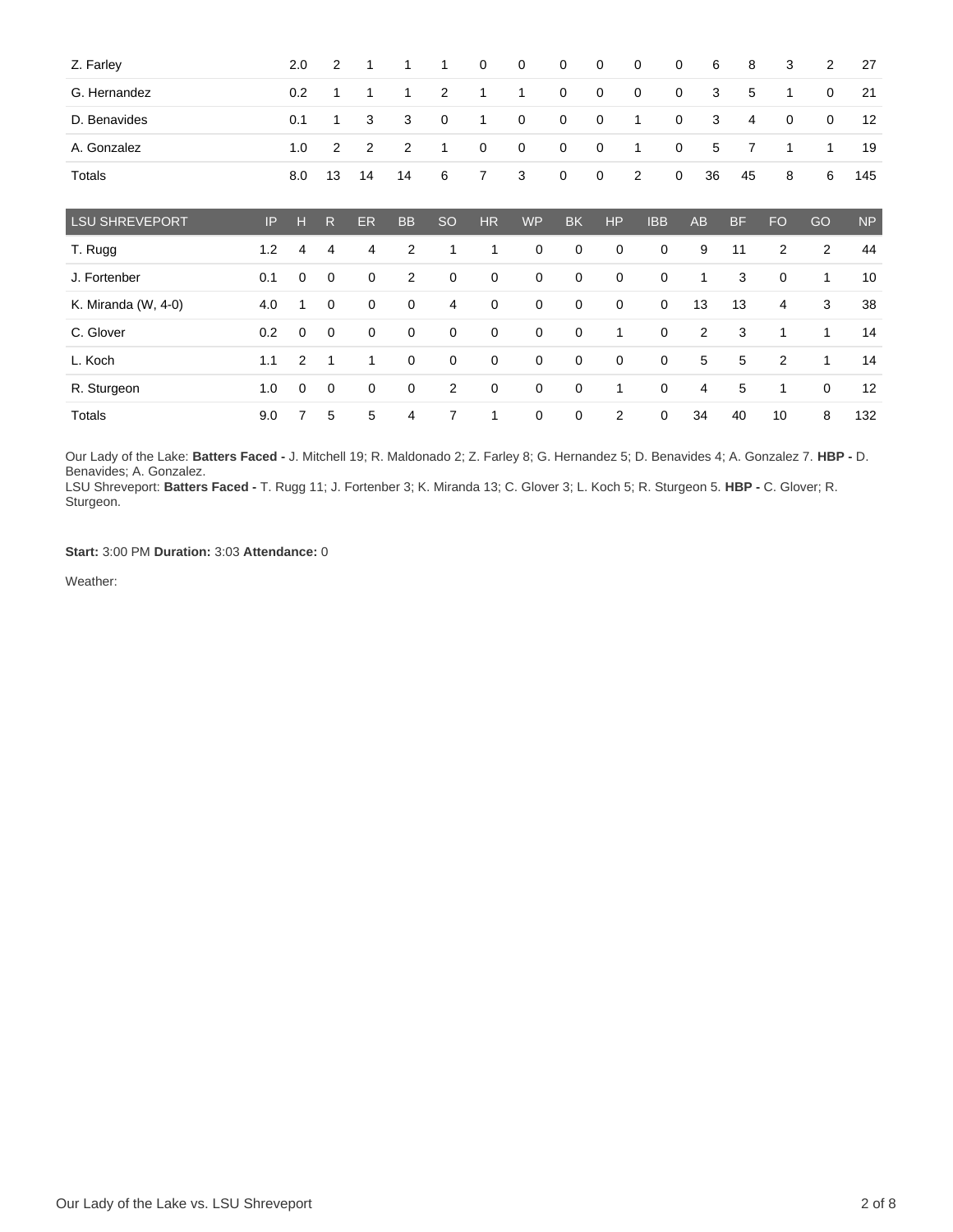# **Scoring Summary**

| <b>INNINGS</b>                           | <b>PLAY</b>                                                                                                                                 | $V - H$  |
|------------------------------------------|---------------------------------------------------------------------------------------------------------------------------------------------|----------|
| Our Lady Of The Lake<br>1st              | M. Klar singled to center field, RBI; J. Ortega scored.                                                                                     | $1 - 0$  |
| Our Lady Of The Lake<br>2nd              | J. LaCourse homered, 3 RBI; R. Arredondo scored; D. Perez-Pad scored.                                                                       | $4 - 0$  |
| <b>LSU Shreveport</b><br>2 <sub>nd</sub> | N. Beyer homered, 4 RBI; A. Major scored; R. Major scored; J. Flores scored.                                                                | $4 - 4$  |
| <b>LSU Shreveport</b><br>4th             | N. Beyer homered, RBI.                                                                                                                      | $4 - 5$  |
| <b>LSU Shreveport</b><br>5th             | J. Flores reached on a fielder's choice to shortstop, RBI; C. Lewis out at second ss to 2b; Z. Avery advanced to third; J.<br>Trees scored. | $4 - 6$  |
| <b>LSU Shreveport</b><br>5th.            | R. Major flied out to cf, sacrifice fly, RBI; J. Flores out at second 1b to 2b, caught stealing; Z. Avery scored.                           | $4 - 7$  |
| <b>LSU Shreveport</b><br>6th             | A. Major scored on the throw.                                                                                                               | $4 - 8$  |
| <b>LSU Shreveport</b><br>7th             | Z. Avery homered, RBI.                                                                                                                      | $4 - 9$  |
| Our Lady Of The Lake<br>8th              | B. Betancour singled to left field, RBI; J. Montejano scored.                                                                               | $5 - 9$  |
| <b>LSU Shreveport</b><br>8th             | J. Hogan singled to left field, 2 RBI; J. Trees advanced to second; R. Mitchell scored; Z. Maldonado scored.                                | $5 - 11$ |
| <b>LSU Shreveport</b><br>8th             | J. Flores reached first on an error by 1b, RBI; J. Turner advanced to second; J. Hogan advanced to third; J. Trees scored.                  | $5 - 12$ |
| <b>LSU Shreveport</b><br>8th             | R. Major grounded into double play ss to 2b to 1b; J. Flores out on the play; J. Turner advanced to third; J. Hogan scored.                 | $5 - 13$ |
| <b>LSU Shreveport</b><br>8th             | A. Major tripled to center field, RBI; J. Turner scored.                                                                                    | $5 - 14$ |

# **All Plays**

# **Our Lady of the Lake Top of 1st Inning**

| R. Arredondo grounded out to 2b. (1 out)                                                                                                  |
|-------------------------------------------------------------------------------------------------------------------------------------------|
| J. LaCourse walked.                                                                                                                       |
| J. Mitchell reached on a fielder's choice to shortstop, advanced to second on the error; J. LaCourse out at second ss unassisted. (2 out) |
| J. Ortega pinch ran for J. Mitchell.                                                                                                      |
| J. Vesecky to c for J. Wunnenber.                                                                                                         |
| J. Ortega stole third.                                                                                                                    |
| M. Klar singled to center field, RBI; J. Ortega scored.                                                                                   |
| J. Montejano singled to shortstop; M. Klar advanced to second.                                                                            |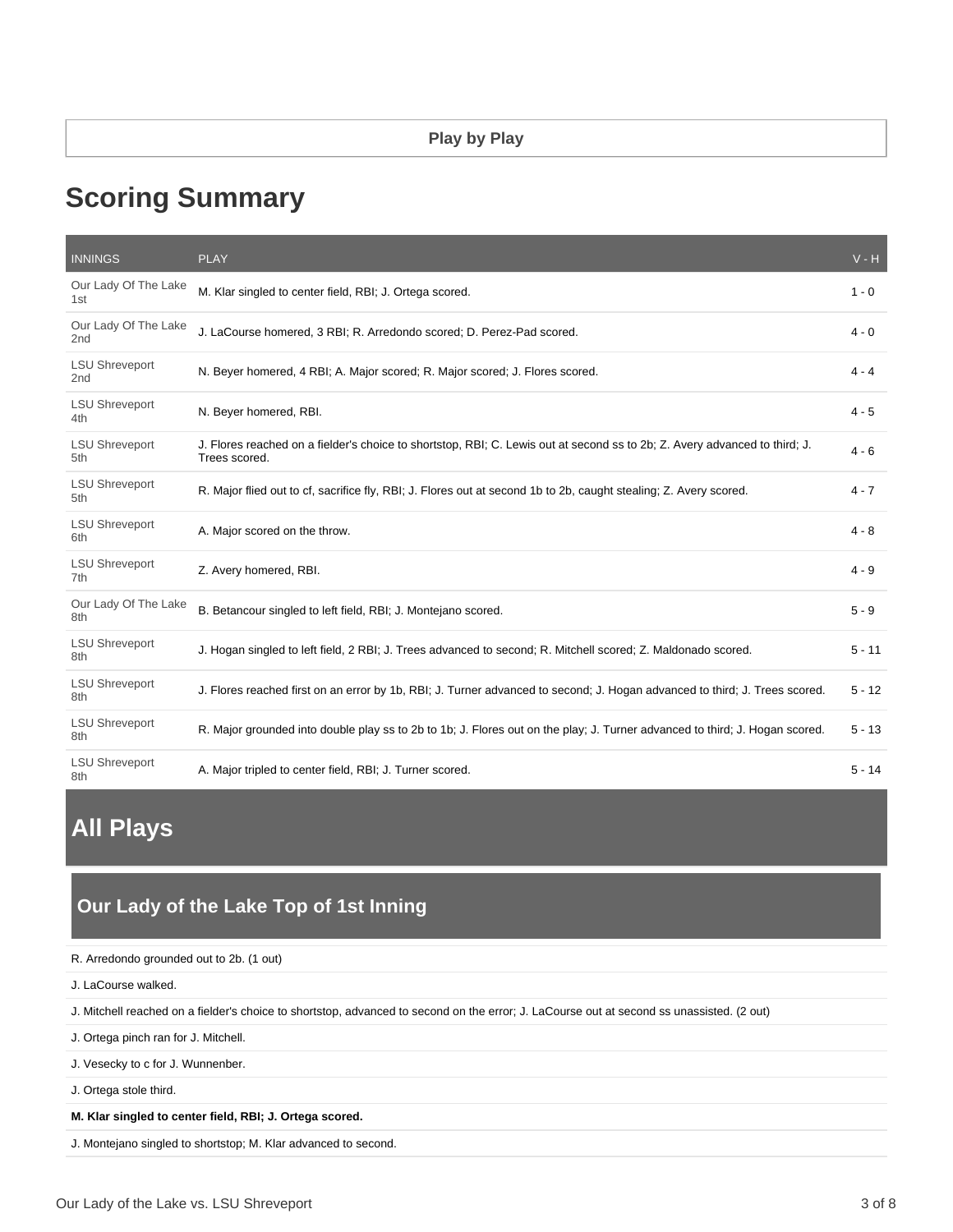#### **Inning Summary: 1 Runs , 2 Hits , 0 Errors , 2 LOB**

### **LSU Shreveport Bottom of 1st Inning**

- J. Mitchell to p for J. Ortega.
- C. Pineyro flied out to cf. (1 out)
- A. McNichola struck out swinging. (2 out)
- Z. Avery grounded out to ss. (3 out)

**Inning Summary: 0 Runs , 0 Hits , 0 Errors , 0 LOB**

### **Our Lady of the Lake Top of 2nd Inning**

- B. Betancour fouled out to c. (1 out)
- D. Perez-Pad singled to center field.
- S. Ledezma popped up to 2b. (2 out)
- R. Arredondo walked; D. Perez-Pad advanced to second.
- **J. LaCourse homered, 3 RBI; R. Arredondo scored; D. Perez-Pad scored.**
- J. Fortenber to p for T. Rugg.
- J. Mitchell grounded out to 3b. (3 out)

**Inning Summary: 3 Runs , 2 Hits , 0 Errors , 0 LOB**

# **LSU Shreveport Bottom of 2nd Inning**

- J. Vesecky struck out swinging. (1 out)
- J. Flores walked.
- R. Major singled to second base; J. Flores advanced to second.
- A. Major singled to left field; R. Major advanced to second; J. Flores advanced to third.

**N. Beyer homered, 4 RBI; A. Major scored; R. Major scored; J. Flores scored.**

- T. Burkhart singled to second base.
- C. Pineyro singled to third base; T. Burkhart advanced to second.
- T. Burkhart stole third.
- A. McNichola struck out looking. (2 out)
- C. Pineyro stole second.
- Z. Avery walked.
- T. Burkhart out at home c to 3b to c, caught stealing. (3 out)

**Inning Summary: 4 Runs , 5 Hits , 0 Errors , 3 LOB**

# **Our Lady of the Lake Top of 3rd Inning**

- M. Klar walked.
- J. Montejano walked; M. Klar advanced to second.
- K. Miranda to p for J. Fortenber.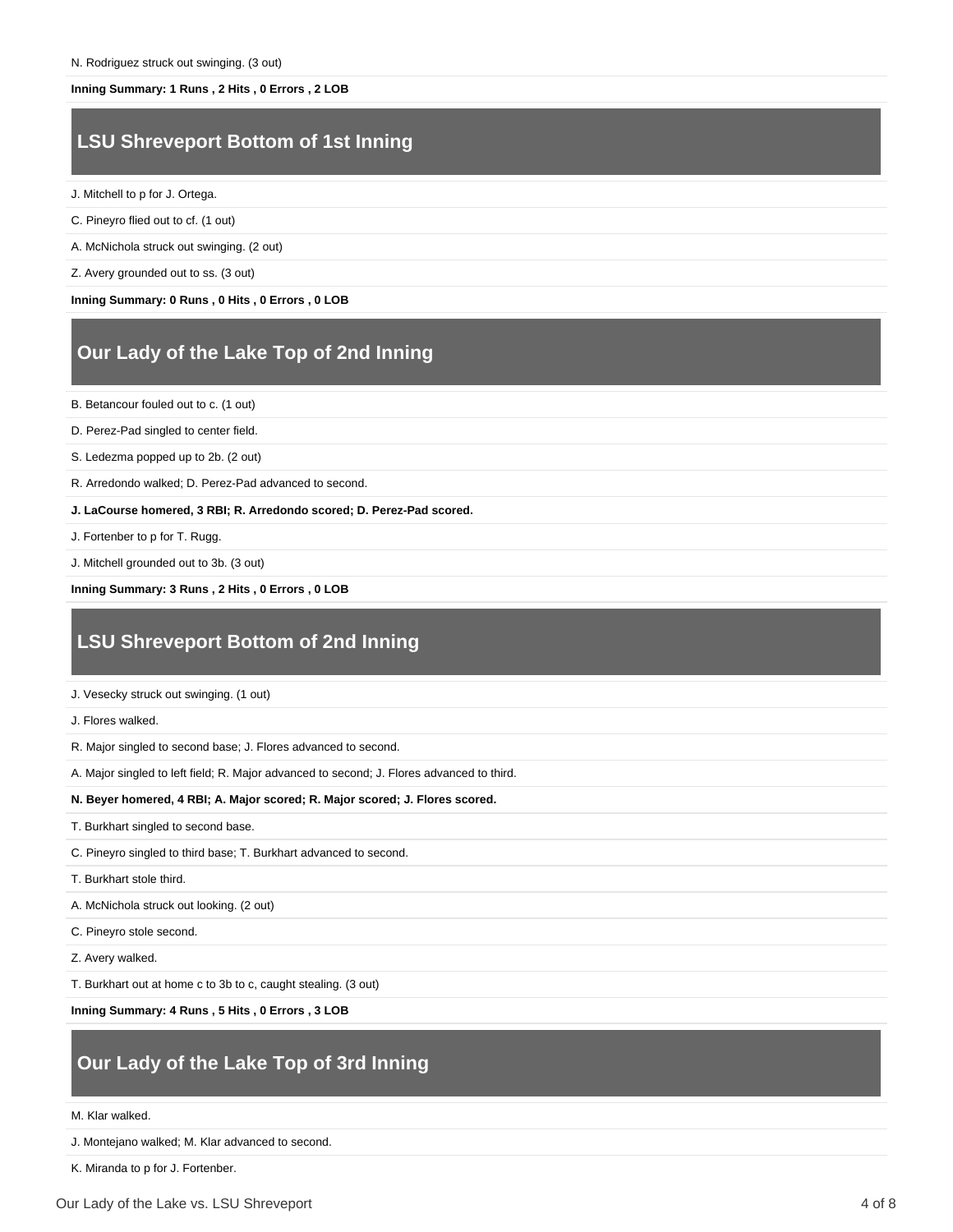B. Betancour reached on a fielder's choice; J. Montejano out at second 1b to 2b; M. Klar out at third 2b to 3b. (3 out)

#### **Inning Summary: 0 Runs , 0 Hits , 0 Errors , 1 LOB**

# **LSU Shreveport Bottom of 3rd Inning**

J. Vesecky struck out swinging. (1 out)

J. Flores struck out swinging. (2 out)

R. Major grounded out to 3b. (3 out)

**Inning Summary: 0 Runs , 0 Hits , 0 Errors , 0 LOB**

# **Our Lady of the Lake Top of 4th Inning**

J. Trees to ss for A. McNichola.

D. Perez-Pad grounded out to ss. (1 out)

S. Ledezma struck out swinging. (2 out)

R. Arredondo struck out looking. (3 out)

**Inning Summary: 0 Runs , 0 Hits , 0 Errors , 0 LOB**

# **LSU Shreveport Bottom of 4th Inning**

A. Major grounded out to ss. (1 out)

#### **N. Beyer homered, RBI.**

T. Burkhart lined out to ss. (2 out)

C. Pineyro fouled out to c. (3 out)

**Inning Summary: 1 Runs , 1 Hits , 0 Errors , 0 LOB**

# **Our Lady of the Lake Top of 5th Inning**

J. LaCourse popped up to ss. (1 out)

J. Mitchell flied out to lf. (2 out)

M. Klar struck out swinging. (3 out)

**Inning Summary: 0 Runs , 0 Hits , 0 Errors , 0 LOB**

# **LSU Shreveport Bottom of 5th Inning**

R. Maldonado to p for J. Mitchell.

J. Trees reached first on an error by 3b.

Z. Avery singled to right field; J. Trees advanced to third.

Z. Farley to p for R. Maldonado.

J. Vesecky walked; Z. Avery advanced to second.

C. Lewis pinch ran for J. Vesecky.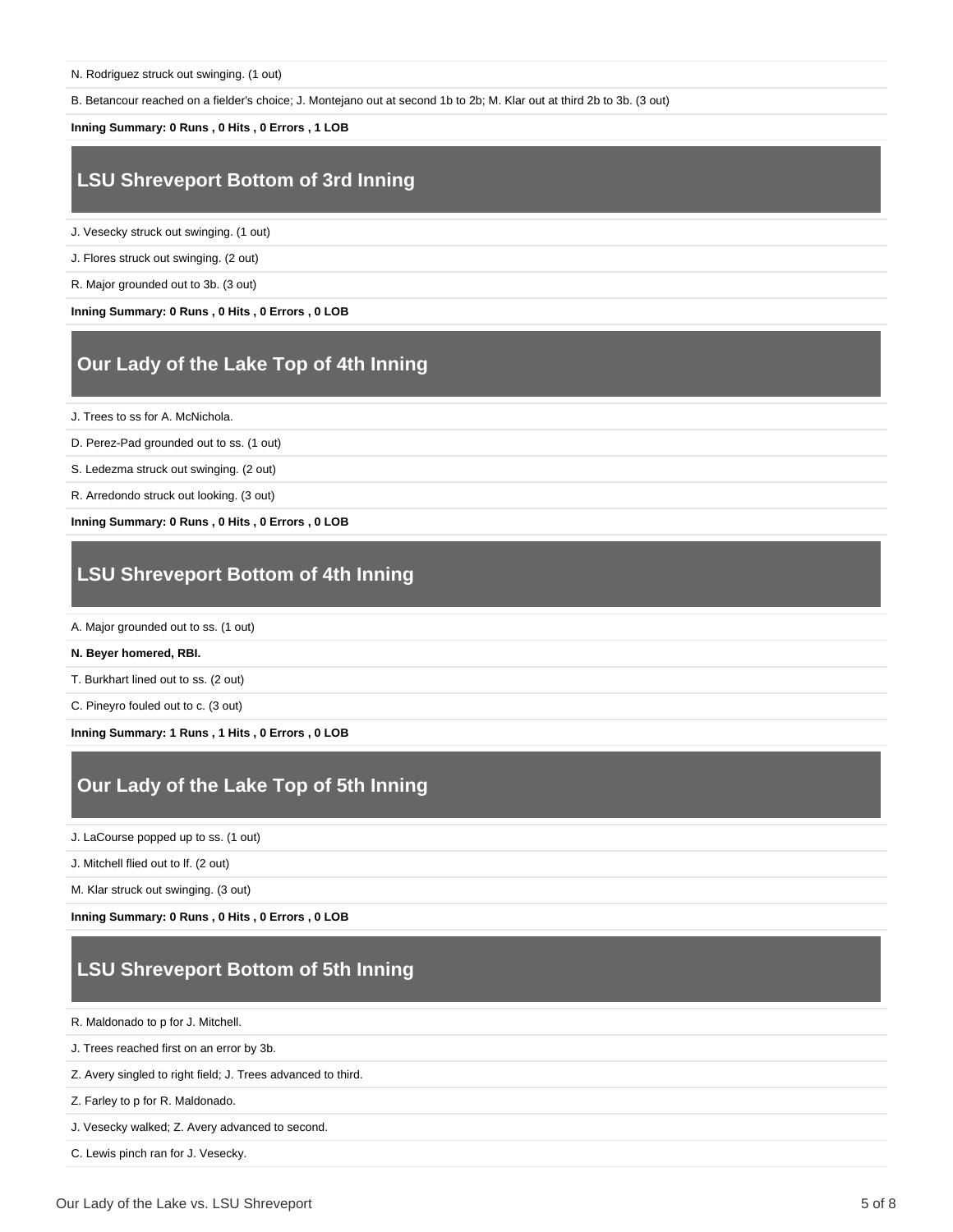**J. Flores reached on a fielder's choice to shortstop, RBI; C. Lewis out at second ss to 2b; Z. Avery advanced to third; J. Trees scored.**

**R. Major flied out to cf, sacrifice fly, RBI; J. Flores out at second 1b to 2b, caught stealing; Z. Avery scored.**

**Inning Summary: 2 Runs , 1 Hits , 1 Errors , 0 LOB**

# **Our Lady of the Lake Top of 6th Inning**

J. Wunnenber to c for C. Lewis.

J. Montejano reached first on an error by ss.

N. Rodriguez flied out to cf. (1 out)

B. Betancour singled to third base; J. Montejano advanced to second.

D. Perez-Pad reached on a fielder's choice to shortstop; B. Betancour out at second ss to 2b; J. Montejano advanced to third. (2 out)

S. Ledezma flied out to cf. (3 out)

**Inning Summary: 0 Runs , 1 Hits , 1 Errors , 2 LOB**

#### **LSU Shreveport Bottom of 6th Inning**

A. Major tripled to right field.

**A. Major scored on the throw.**

N. Beyer fouled out to 1b. (1 out)

T. Burkhart flied out to rf. (2 out)

C. Pineyro tripled to left field.

J. Trees grounded out to ss. (3 out)

**Inning Summary: 1 Runs , 2 Hits , 0 Errors , 1 LOB**

### **Our Lady of the Lake Top of 7th Inning**

C. Glover to p for K. Miranda.

R. Arredondo grounded out to 1b unassisted. (1 out)

J. LaCourse lined out to 3b. (2 out)

J. Mitchell pinch hit for Z. Farley.

J. Mitchell hit by pitch.

L. Koch to p for C. Glover.

M. Klar flied out to cf. (3 out)

**Inning Summary: 0 Runs , 0 Hits , 0 Errors , 1 LOB**

### **LSU Shreveport Bottom of 7th Inning**

G. Hernandez to p for J. Mitchell.

#### **Z. Avery homered, RBI.**

J. Vesecky pinch hit for J. Wunnenber.

J. Vesecky struck out swinging. (1 out)

J. Flores flied out to rf. (2 out)

C. Lewis pinch hit for R. Major.

Our Lady of the Lake vs. LSU Shreveport 6 of 8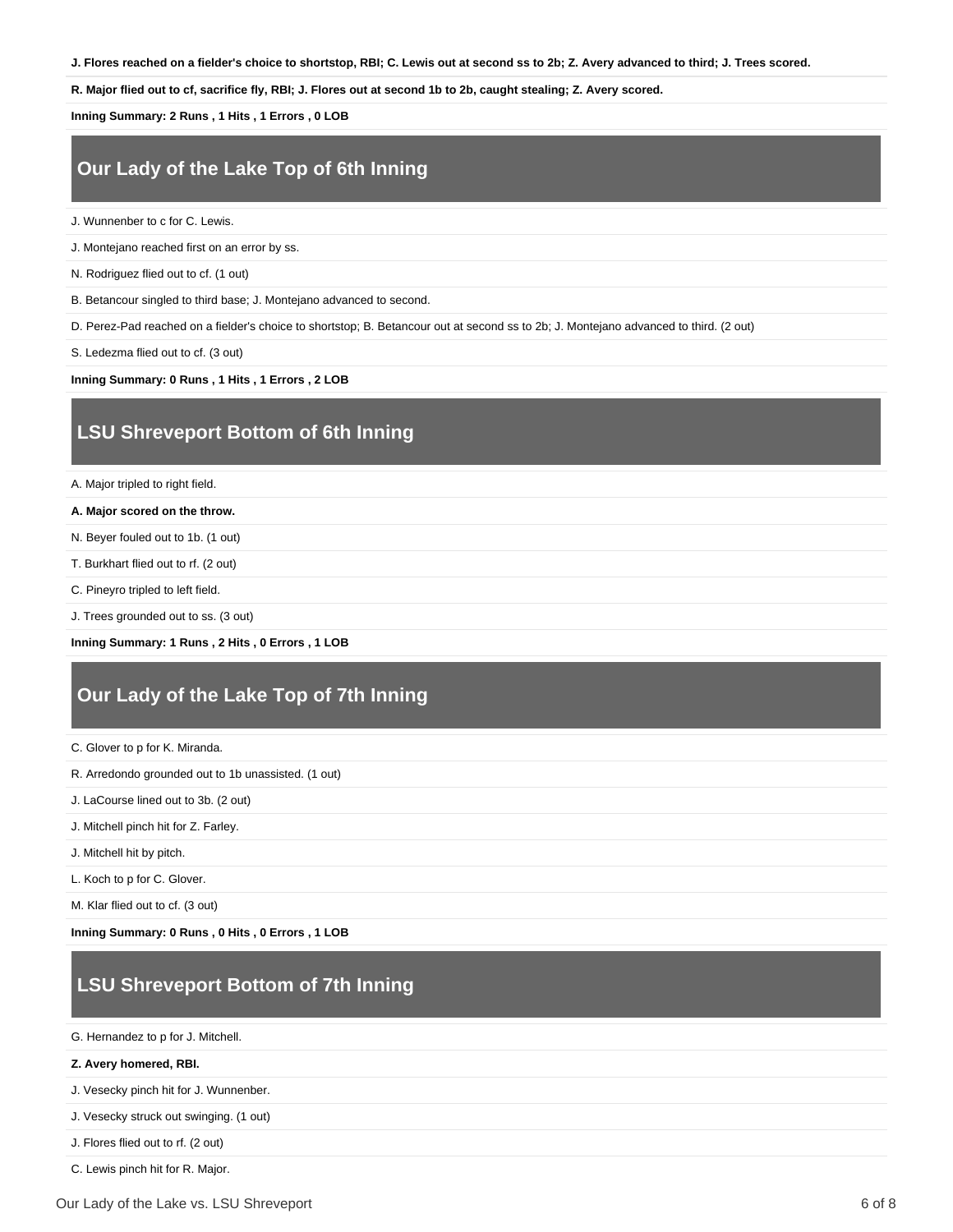- C. Lewis walked.
- C. Lewis stole second.
- C. Lewis advanced to third on an error by p.

A. Major walked.

- D. Benavides to p for G. Hernandez.
- A. Major stole second.

N. Beyer struck out looking. (3 out)

**Inning Summary: 1 Runs , 1 Hits , 1 Errors , 2 LOB**

# **Our Lady of the Lake Top of 8th Inning**

J. Hogan to 1b for Z. Avery.

J. Vesecky to c.

R. Major to lf for C. Lewis.

Z. Maldonado to 2b for T. Burkhart.

J. Montejano singled to third base.

J. Montejano stole second.

N. Rodriguez fouled out to 1b. (1 out)

**B. Betancour singled to left field, RBI; J. Montejano scored.**

D. Perez-Pad grounded into double play ss to 1b; B. Betancour out on the play. (3 out)

**Inning Summary: 1 Runs , 2 Hits , 0 Errors , 0 LOB**

# **LSU Shreveport Bottom of 8th Inning**

A. Valle to c for J. LaCourse.

Z. Maldonado doubled to center field.

R. Mitchell pinch hit for C. Pineyro.

R. Mitchell hit by pitch.

J. Trees reached first on an error by 1b; R. Mitchell advanced to second; Z. Maldonado advanced to third.

A. Gonzalez to p for D. Benavides.

**J. Hogan singled to left field, 2 RBI; J. Trees advanced to second; R. Mitchell scored; Z. Maldonado scored.**

J. Vesecky walked; J. Hogan advanced to second; J. Trees advanced to third.

J. Turner pinch ran for J. Vesecky.

**J. Flores reached first on an error by 1b, RBI; J. Turner advanced to second; J. Hogan advanced to third; J. Trees scored.**

**R. Major grounded into double play ss to 2b to 1b; J. Flores out on the play; J. Turner advanced to third; J. Hogan scored.**

**A. Major tripled to center field, RBI; J. Turner scored.**

N. Beyer hit by pitch.

Z. Maldonado fouled out to rf. (3 out)

**Inning Summary: 5 Runs , 3 Hits , 2 Errors , 2 LOB**

# **Our Lady of the Lake Top of 9th Inning**